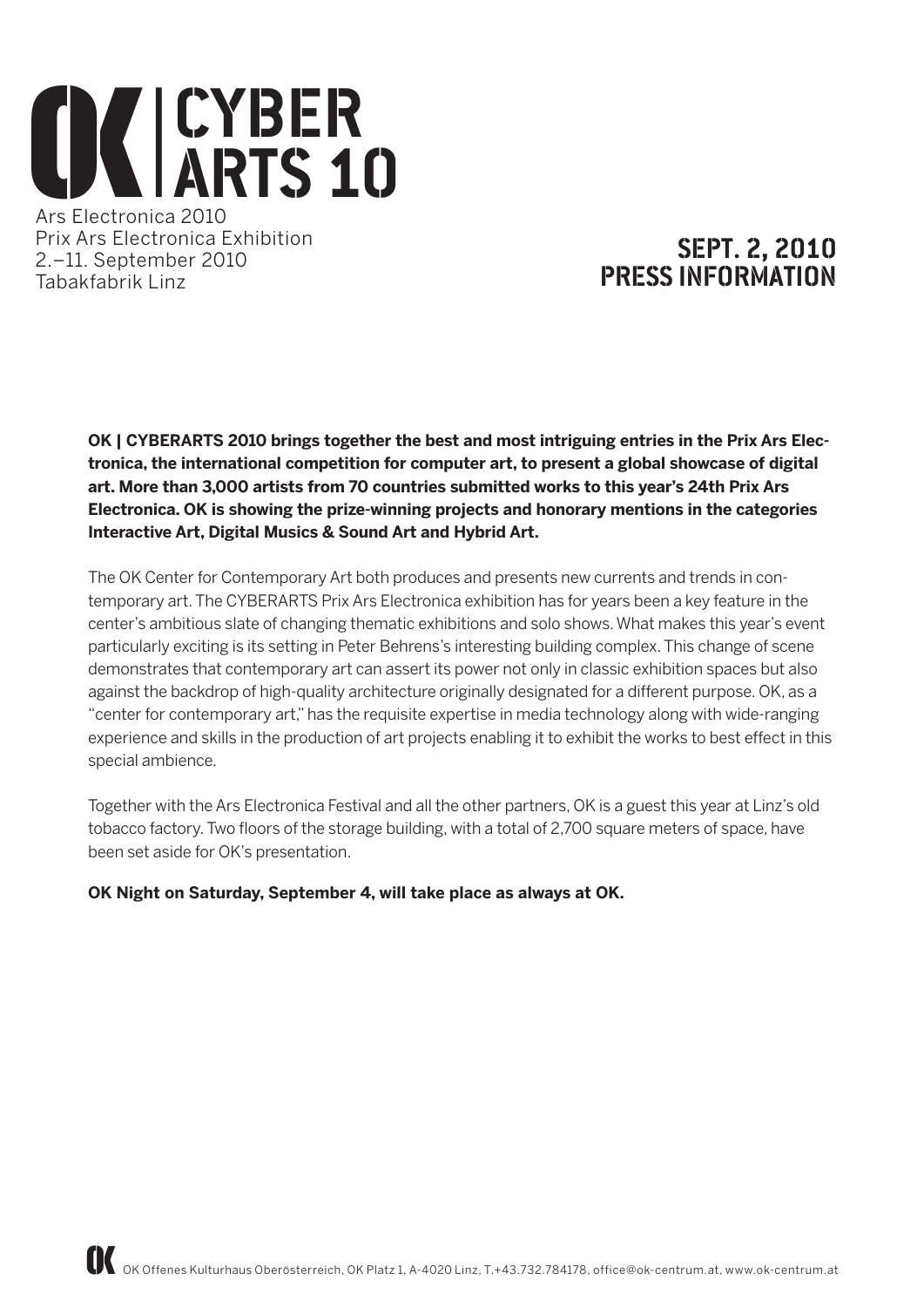# pROJECTS



# Ground Floor

**1** Jonathan SCHIPPER (US) **Measuring Angst**

Honorary Mention Hybrid Art

We've lost touch with the single, significant life moment and spend most of our time absorbed in media instead. We've gotten used to being able to stop a video whenever we want to, jumping to a selected frame. We now have the means to rewind in order to better understand what has happened.

Schipper launches an attempt to create a sculpture that is able in a similar fashion to outwit death and time; after all, it's only in human life that turning back time poses such difficulties. The physical object, a bottle, breaks slowly, building up dramatic tension in the viewer. The object is completely subject to the linear power of mathematics and science.

#### $2$  LAb[au] (BE) **Framework f5x5x5**

Honorary Mention Interactive Art

In informatics the term "framework" refers to the underlying programming structure that controls the flow of data and the interfaces between the various program parts. The grid of this installation forms something similar to such a framework using 375 fixed and moving aluminum frames to generate an interactive and generative sculpture. Infrared sensors detect the presence of visitors and the direction of their movements and transpose them into rules for how the sculpture moves and lights up.

Realized with the financial support of: Commission Arts Numériques de la Communauté française de Belgique Arcadi

# **3** Hee-Seon KIM (KR) **HOME**

#### Honorary Mention Interactive Art

A view of a highrise facade: through a telescope the daily comings and goings in some of the apartments can be followed. If the viewer concentrates on one spot, it appears in close-up and he can observe and eavesdrop on the protagonists' everyday routine. The photo material comes from a database filled with articles, private stories and documentaries publicized in the mass media. HOME caricatures social voyeurism and our all-encompassing curiosity, in which the deeper connections between the fragmentary scenes lie alone in the eye of the beholder.

Programming: MaxMSP/Jitter; interface: Telescope with Arduino; project director: Hee-Seon Kim; assistant artist (programmer): Yunchul Kim; supported by Yeung-Nam University & Dae-gu Artfair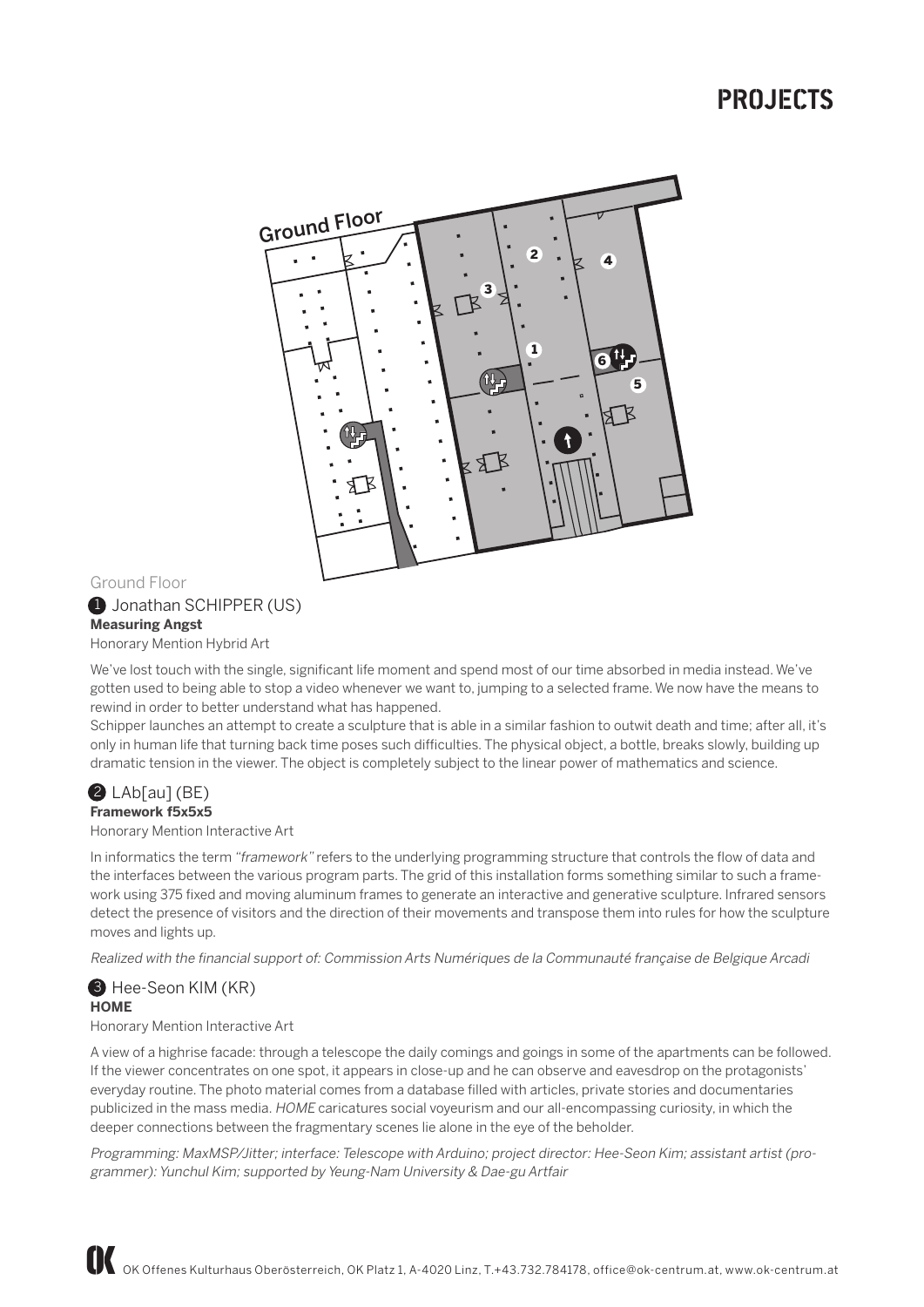# 4 Julius STAHL (DE) **FLAECHEN [Aus der Reihe RAUMGEFLECHTE]**

Honorary Mention Digital Musics & Sound Art

Wire surfaces are activated via sinus tones and made to resonate. Projected shadows extend the action into the surrounding space. The tones activating the wires reverberate at extremely low frequencies. They are barely audible, but we can see them via vibration nodes and antinodes that run at intervals along the individual wires. The viewing angle thus partially determines the way in which the movements are perceived.

Supported by: Denkmalschmiede Hoefgen | Studios International, Interdisziplinäres Zentrum für Kunst und Medientechnologie (Scholarship).

# **5** Stelarc (AU)

**Ear on Arm** Golden Nica Hybrid Art

Stelarc has been exploring the human-machine relationship for over 30 years by means of radical experiments. The Ear on Arm project proposes an alternative anatomical architecture: an extra ear serves as an Internet organ for the body. Reimplanted with a microphone connected with a transmitter, the ear can access the Internet using any WLAN hotspot. This is thus an ear that can not only hear, but also transmit its own signals. In the words of the artist: "The prosthesis is seen not as a sign of lack, but as a symptom of excess." Stelarc transforms technology into something real, something corporeally tangible – something that at once repulses and captivates us.

Courtesy: Scott Livesey Galleries

**Stairway** 

# **6** Martin BEDARD (CA) **Champs de Fouilles (Excavations)**

Award of Distinction Digital Musics & Sound Art

Champs des Fouilles ("Excavations") investigates the interplay between electro-acoustic media and "sound culture," the one-of-a-kind acoustic heritage of a community or region.

Bédard created his composition for an orchestra of loudspeakers to mark the occasion of the 400th anniversary of the founding of Quebec. Field recordings (i.e. authentic sound material) from excavation sites were processed electronically. Bédard thus transcends the boundaries of a purely musical work to produce a social and community project that invites listeners to reflect on cultural identity and belonging.

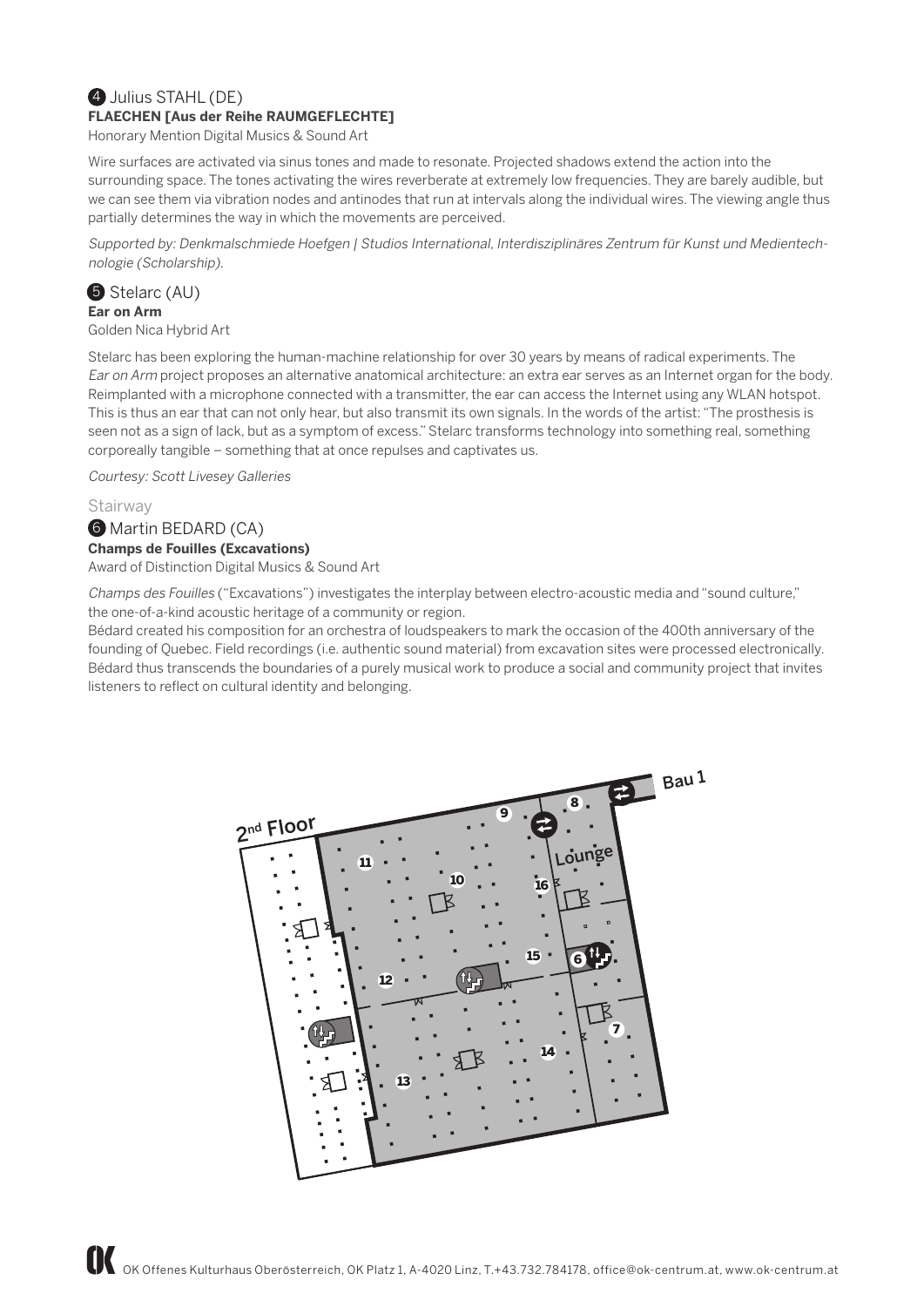## 2nd Floor **7** Félix Luque SÁNCHEZ (ES) **Chapter I: The Discovery** Honoration Mention Interactive Art

This installation looks at the role of technology in our collective unconscious, and how it influences our fears and desires. It plays on the widespread notion of technology as a source of destructive upheaval and as an unknown and unpredictable force in our lives. Instead of attempting to answer fundamental philosophical questions about the meaning of technological progress, the project instead reframes the issues using images from the pop culture genre of science fiction.

Software and electronics: Félix Luque Sánchez; design of dodecahedron: Damien Gernay; 3D videos: Iñigo Bilbao Chapter I: The Discovery is a co-production by the Francophone Community of Belgium and LABoral Centro de Arte y Creación Industrial. With the collaboration of iMAL

# 8 ZIMOUN (CH)

# **216 prepared dc-motors / filler wire 1.0mm, 2009**

Honorary Mention Digital Musics & Sound Art

An autodidact, Zimoun artistically explores simple, elegant systems, generating complex patterns of sound and motion and then examining these more closely. The emergence and dissolution of these patterns as well as the constant interplay between the "artificial" and the "organic" are at the center of his considerations. These sound sculptures seem deceptively straightforward in their construction, and yet they surround the viewer with complex sounds and images.



# **The Toaster Project**

Honorary Mention Hybrid Art

Surprised by the unbelievably low price of toasters, Thwaites set out to make one himself from scratch – beginning with mining the raw material in abandoned British mines, to processing it in his own four walls, all the way to fabricating the end product. An item that can be had for only a few euros at the store cost the artist some 1,500 euros and nine months of his time to make himself.

"At a moment in time when the effects of industry are no longer trivial in relation to the wider environment, the throwaway toasters of today seem unreasonable. The provenance and the fate of the things we buy is too important to ignore," notes Thomas Thwaites.

Thomas Thwaites, with help from Simon Greton (video, UK), A Young Kim (book design, Korea), Daniel Alexander (photography, UK), Jan Cilliers (mining advice, UK), Irene Gunston (smelting help, UK)

**10** DOCUMENTARIES (see the extra information sheet)

# **11** TheGreenEyl 2009 (Willy Sengewald (DE), Dominik Schumacher (DE), Gunnar Green (DE), Frédéric Eyl (FR)

# **Tischgeflüster — Whispering Table**

Honorary Mention Interactive Art

A set of porcelain tableware in various shapes and sizes is scattered across a table. Upon approaching closer, the viewer hears the dishes quietly recounting personal stories touching on the significance of food and of dining rituals. The anecdotes are based on interviews and research, and are related by a narrator.

By changing the table arrangement, more and more stories can be brought to light. Thus, similarities and unique qualities of various eating ceremonies are discovered in a whimsical and entertaining manner.

Thanks to LeuchtenFactory.com

# 12 Allison KUDLA (US)

# **capacity for (urban eden, human error)**

Honorary Mention Hybrid Art

Two apparently opposing systems – nature and technology – are at the center of Kudla's installation. A custom-made computer-controlled table serves as printer, printing algorithmically generated lines of gel that recall the street grid on a city map. Seeds and mosses sown in the transparent nutrient medium begin to germinate and grow, translating mathematical diagrams of urban and cell growth into plant life and hence linking the idea of a city with that of a growing organism. The patterns are based on the Eden model, which explores biological growth processes.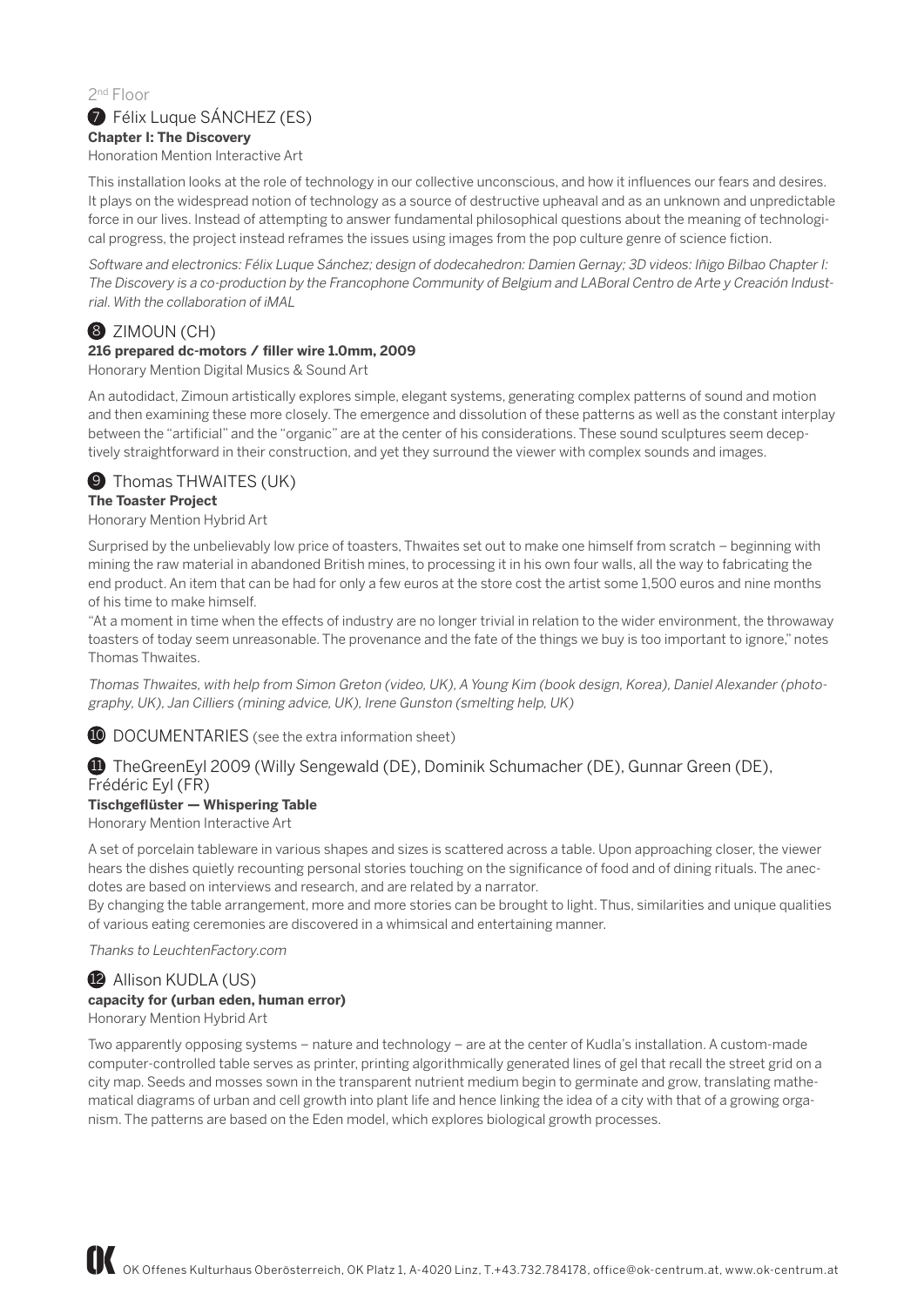# 13 Zach Lieberman (US), James Powderly (US), Tony Quan (US), Evan Roth (US), Chris Sugrue (US) and Theo Watson (UK)

# **The EyeWriter**

Golden Nica Interactive Art

The EyeWriter consists of tracking eyeglasses equipped with customized software, allowing people paralyzed by neuromuscular disorders to draw or undertake other creative activities using their eyes alone.

The long-term goal of the EyeWriter initiative is to publicize the project around the world by means of exhibitions, workshops and demos, hoping to encourage local developments and to forge a global network of software developers, hardware hackers, urban projection artists and patients who can utilize materials available on site and open-source tools to improve the quality of life of seriously ill or injured persons.

# 14 Ryoichi KUROKAWA (JP)

**rheo: 5 horizons**

Golden Nica Digital Musics & Sound Art

The term "rheo" means river or stream; this work translates spatial and temporal transitions into audiovisual motion. A kind of landscape emerges "under observation," a space in which sound movement, position and the relationship between the self and sound can be rediscovered. Kurokawa masterfully combines the language of electro-acoustic music with the idiom of the art video: he approaches sound using the strategy of an architect, while applying musical parameters to creating a video.

Concept, direction, composition, programming by Ryoichi Kurokawa; produced by Cimatics; with the support of Canon Europe. http://www.cimatics.com; http://cpn.canon-europe.com

**15** Daan VAN DEN BERG (NL) / Studio Daan **Merrick** Honorary Mention Hybrid Art

Merrick is van den Berg's answer to IKEA's "Hacking" series, which invites consumers to create new furniture pieces from parts available at the store. He instead hacks IKEA's computer server, infecting the files for the LAMPAN lamp with a digital version of the Elephantiasis virus – a disease triggered by parasitic threadworms that causes the victim's skin and the underlying tissues to thicken unnaturally. Since the virus provokes a different deformation each time, each of the lamps produced by a 3D printer is a unique piece.

**16** Paul VANOUSE (US) **Ocular Revision** Award of Distinction Hybrid Art

Paul Vanouse uses a round gel electrophorese apparatus he developed himself to visualize strands of DNA. He is referring here to practices such as "gene mapping," which are problematic because maps are always simplifications, abstractions, instrumentalizations. Ocular Revision is a performative biotechnological art installation in the form of a live scientific experiment. In the context of the history of race policy, Vanouse reminds us that science is always embedded in the prevailing cultural value system and that its findings are used to preserve existing hierarchies. These results are capable of being manipulated to justify new forms of discrimination.

Supported by: Renew Media (Formerly Rockefeller Foundation) Fellowship; University at Buffalo, Buffalo, NY, USA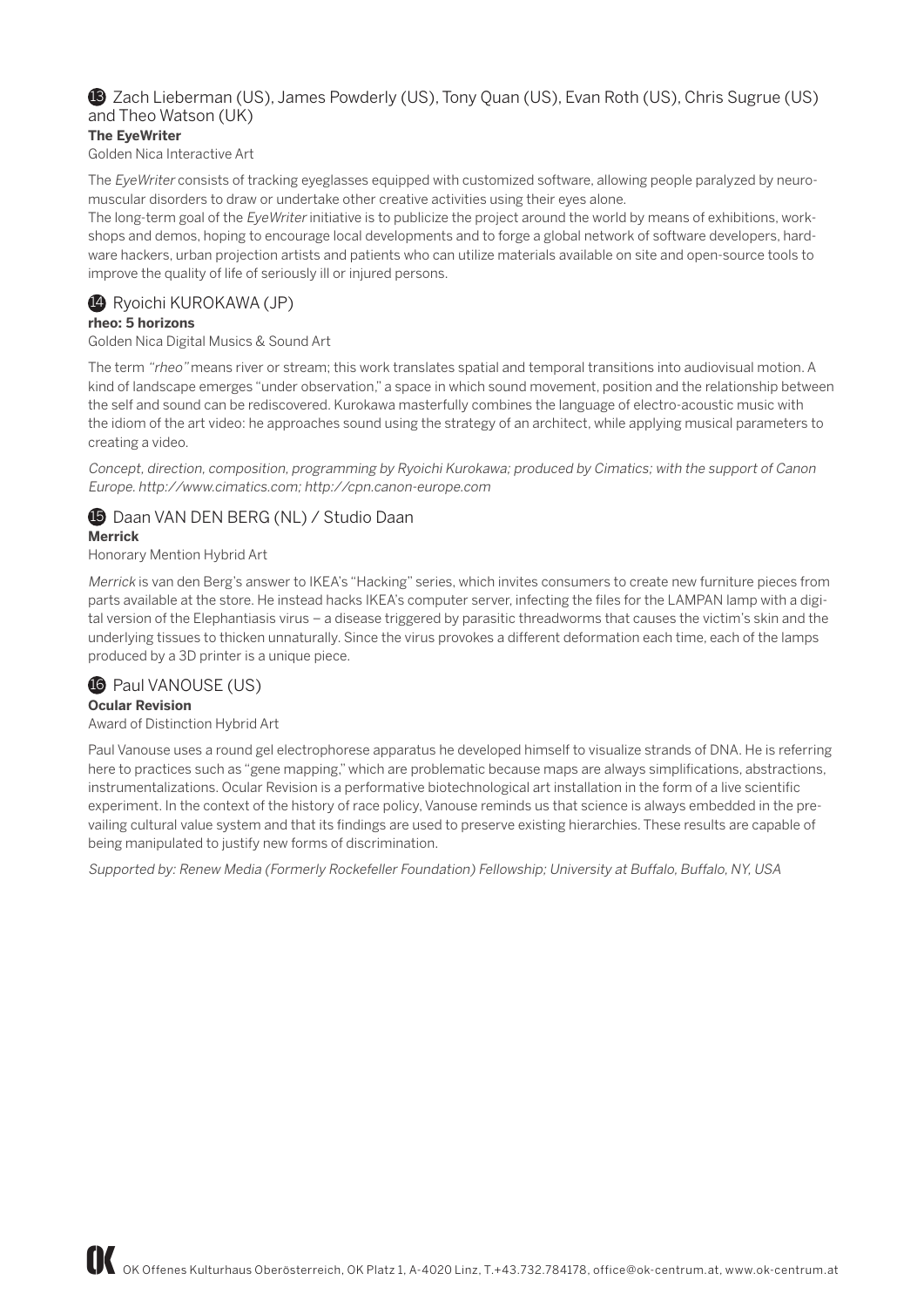# **DOCUMENTARIES**

 $\bigoplus$  Medialab-Prado (ES) **Interactivos?** Honorary Mention Intractive Art 4:3 (letterbox) PAL, Audio: stereo, 7:40 min

## **2** Boris PETROVSKY (DE)

**You&Me-isms / Part I** Honorary Mention Intractive Art 12850 x 720, 13,5 fps, Audio:stereo, 04:42 min.

3 Matt JOHNSON (US/UK), Isabel LIZARDI (UK), Bibi NELSON (UK), Becky PILDITCH / Bare Conductive Ltd. (UK) **Bare Conductive**

Honorary Mention Hybrid Art 1280x720, NTSC, audio:stereo, 03:50 min

#### 4 Daniel SCHULZE / bitsbeauty / UdK Berlin (DE)

**for those who see** Honorary Mention Hybrid Art HD 1280 x 720, 24 fps, Audio: stereo, 02:56 min

#### **6** UNITED VISUAL ARTISTS (UK) **Chorus**

Award of Distinction Intractive Art 1 mal HD (1280x720) 30 fps und 4:3 PAL (mit Letterbox), Audio:stereo, 1:39 min

## 6 Julijonas URBONAS (LT)

**Talking Doors** Award of Distinction Intractive Art HD 1280 x 720, NTSC, Audio: stereo, 03:58 min

# **Chris O'SHEA (UK)**

**Hand from Above** Honorary Mention Intractive Art 4:3 PAL, Audio: stereo, 01:45 min

# 8 Roman KIRSCHNER (AT/DE/BE)

**Maelström** Honorary Mention Hybrid Art 640 x 360 NTSC (16:9), Audio:stereom, 05:01 min

# **9** Tao G. VRHOVEC SAMBOLEC (SL/NL)

**Virtual Mirror – Rain** Honorary Mention Hybrid Art HD 1280 x 720, 25 fps, Audio: stereo, 03:03 min

#### **10** Lila CHITAYAT, Alon CHITAYAT, Tal CHALOSIN (IL) **TaxiLink**

Honorary Mention Intractive Art 16:9 PAL, Audio: stereo, 03:06 min

# **11** Lucas BAMBOZZI (BR) **Mobile Crash**

Honorary Mention Intractive Art 4:3 NTSC, Audio: stereo, 03:40 min

**12** Julian OLIVER (NZ/DE), Danja VASILIEV (RU/DE)

**Men In Grey** Award of Distinction Hybrid Art 848 x 480,16:9 PAL, Audio:stereo, 04:47 min

# **13** Fred ABELS, Mirjam LANGEMEIJER /

Electric Cercus (NL) **Dirk, the homeless robot** Honorary Mention Hybrid Art 4:3 PAL, Audio: stereo, 04:23 min

# 14 Michelle TERAN (CA)

**Buscando al Sr. Goodbar** Honorary Mention Intractive Art 16:9 PAL, Audio:stereo, 5:24 min

#### **15** the Living (David BENJAMIN, Soo-In YANG (US)) **Living Light** Honorary Mention Intractive Art

4:3 NTSC, Audio: ohne, 03:49 min

**6** Jenova CHEN / Thatgamecompany, LLC (US) **Flower** Honorary Mention Intractive Art 1280 X 720, NTSC, Audio:stereo, 05:21 min

# **17** Jitsuro MASE, Tom NAGAE / Directions Inc. (JP)

**i3DG** Honorary Mention Intractive Art 720 x 480, NTSC 4:3, Audio:stereo, 02:33 min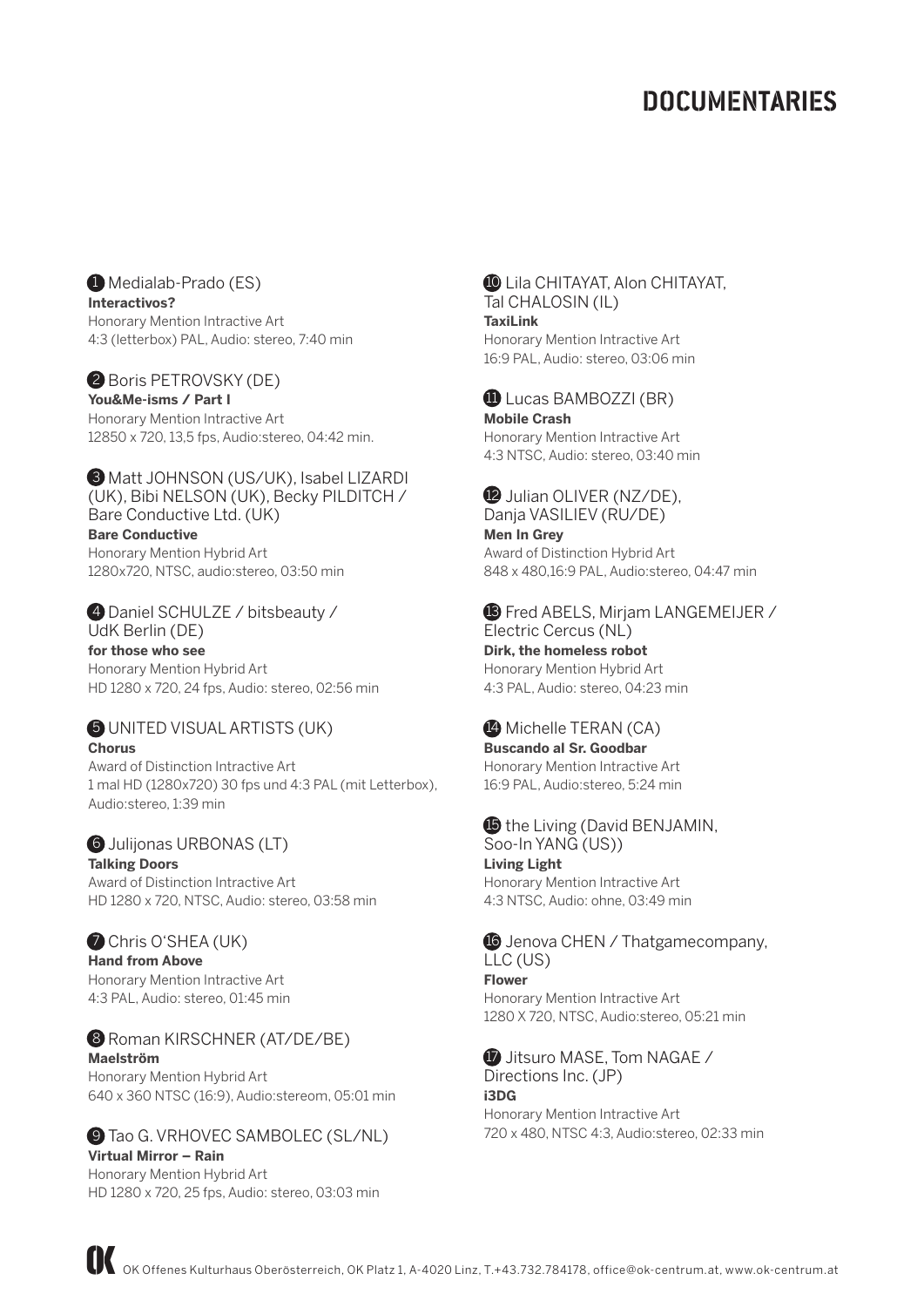## **18** Bruce GILCHRIST, Jo Joelson, Dugal McKinnon / London Fieldworks (UK) **Super Kingdom: Monarchy**

Honorary Mention Hybrid Art 03:38 min

#### 19 Sissel Tolaas (NO/IS) **FEAR 09/19**

Honorary Mention Hybrid Art PowerPoint, Video: 4:3 PAL, 05:52 min

#### 20 André Décosterd , Michel Décosterd / Cod.Act (CH) **Cycloïd-E**

Award of Distinction Digital Musics & Sound Art PAL 16:9, Audio: stereo, 03:52 min

# **21 Martin LÜBCKE & Olle CORNÉER (SE) Harvest**

Honorary Mention Digital Musics & Sound Art HD 1280 x 720, PAL, Audio: stereo, 11:45 min

# 22 Jörg PIRINGER (AT)

## **abcdefghijklmnopqrstuvwxyz for iPhone**

Honorary Mention Digital Musics & Sound Art in HD, HDV und DV PAL vorhanden, Audio: stereo, 02:54 min

## <sup>23</sup> Louis-Philippe DEMERS (CA/SG), Phillip SCHULZE (DE), Armin PURKRABEK (AT/DE)

**The Prayer Drums** Honorary Mention Digital Musics & Sound Art 1280 x 720 PAL, Audio:stereo, 02:50 min

## 24 Georg WECKWERTH (DE), Peter SZELY (AT) **TONSPUR für einen öffentlichen Raum**

Honorary Mention Digital Musics & Sound Art PAL 16:9, Audio: stereo, 04:31 min

25 Maja S. K. RATKJE, Torkil SANDSUND, Geir HJETLAND, Bjørn KOLBrEK, Wenche Wefring (NO) **Desibel** Honorary Mention Digital Musics & Sound Art

16:9 PAL, Audio:stereo, 03:15 min

#### **26** Erich BERGER (AT/FI). Peter VOTAVA (AT/DE) / TERMINALBEACH **Heart Chamber Orchestra**

Honorary Mention Digital Musics & Sound Art 1280 x 720 PAL, Audio:stereo, 09:43 min

# 27 Hiroaki UMEDA (JP)

**Adapting for Distortion** Honorary Mention Digital Musics & Sound Art CD, 02:20 min

# **29 Herman KOLGEN (CA) INJECT**

Honorary Mention Digital Musics & Sound Art HD 1280 x 720, NTSC, Audio: stereo, 02:53 min

#### 29 Hanna HARTMAN (SE/DE) **Glücklich auf dem Weg nach unten / Happy Going South**

Honorary Mention Digital Musics & Sound Art 16:9 PAL, Audio:stereo, 07:09 min

#### 30 Mark BAIN (US/NL) **BUG**

Honorary Mention Digital Musics & Sound Art Audio: stereo, 05 min

Exhibition design: Christoph Weidinger, ANY:TIME Architekten Michael Weingärtner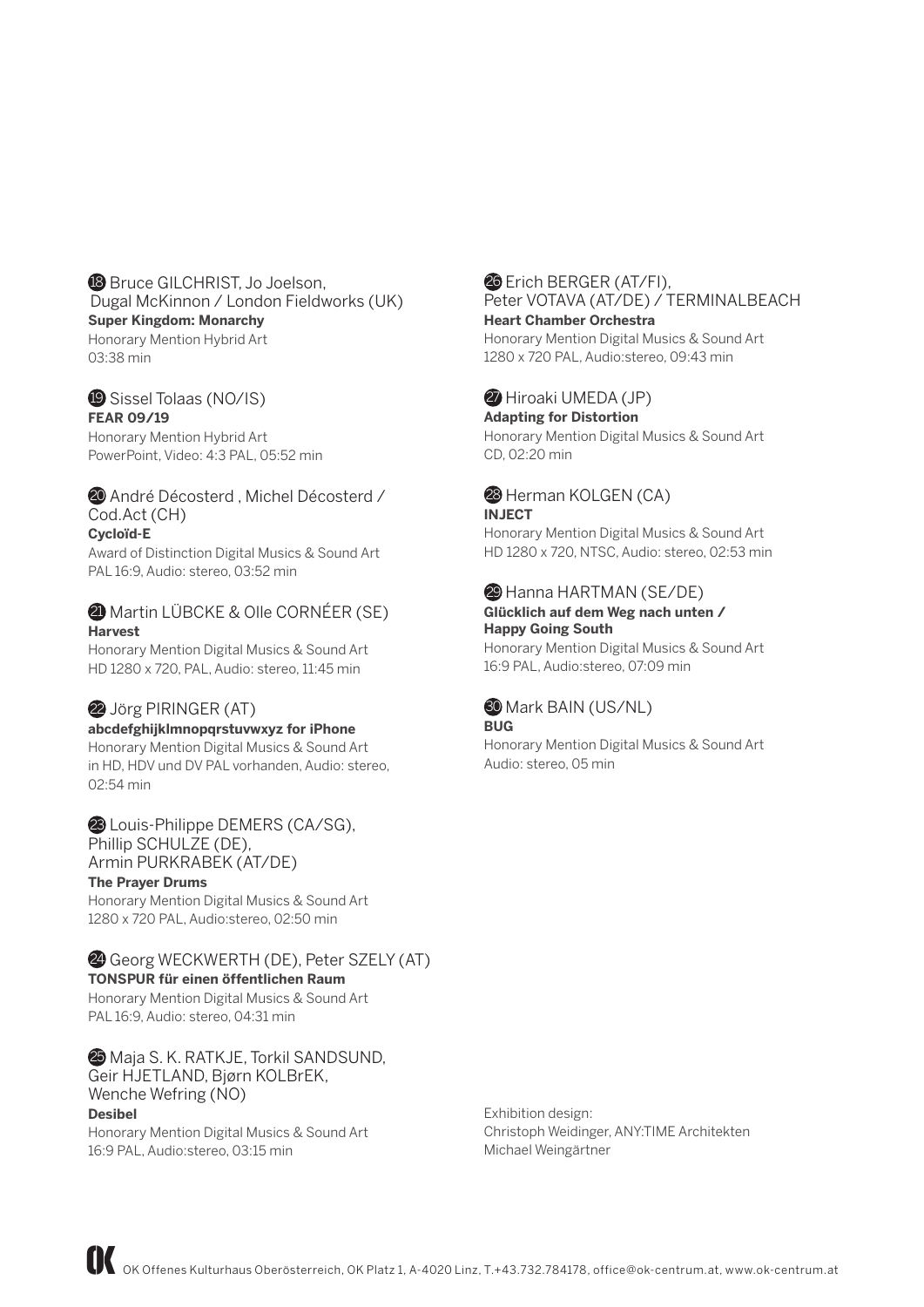

Sat. September 4, 2010, OK Offenes Kulturhaus

#### 18.30 **Triennale Linz 1 .0** Art in the Parking Garage Opening: **Ella Raidel, Slam Video Maputo, 2010**

Media artist and filmmaker Ella Raidel addresses in her work issues of perception and the self-reflexive strategies of image production. In her latest pieces, she takes a peek behind the scenes of media productions, revealing the conditions that shape them.

Her "making of" film about music video production in Maputo, Mozambique, sheds light on the contemporary cultural practice of Afro-Pop as it straddles the realms of Gangsta Rap, Hip Hop, Poetry Slam and traditional music, revealing its economic and political dimensions. The music videos here take up and adapt a global visual language that has emerged in the tension-charged terrain between glamour and everyday African reality. Ella Raidel manages to create an unbiased closeness to her protagonists, who are aware of her camera and yet do not act out for its benefit. The persons portrayed never look directly into the lens, their gazes averted off into the distance instead, outside the frame. Scenes recorded almost in passing during production are hence placed on the same level as the videos themselves.

Ella Raidel, born in 1970 in Gmunden, lives and works in Linz and Berlin.

# 20. 30 **I'D LOVE TO CHANGE THE WORLD**

A film by Ralf Schmerberg

In 2006, 112 figures from 56 countries assembled in Berlin at what was probably the world's biggest round table to date, the "Table of Free Voices," to attempt to answer 100 key questions about our global world. Dropping Knowledge, a non-profit organization and initiator of the Table of Free Voices, archived in this project 112 filmed portraits presenting 11,200 answers from distinguished thinkers of our day. Seven award-winning cameramen additionally captured the event in pictures.

In the film I'd Love to Change the World, director Ralf Schmerberg opens up the archive and weaves together answers and images to create one big thought marathon. Global questions on economics, politics, ethics, war, the environment and culture were selected. Well-known personalities such as film director Wim Wenders, human rights activist Bianca Jagger, photographer Oliviero Toscani and many more provide their own very personal replies.

Ralf Schmerberg, born in 1965 in Kontal (DE), lives and works in Berlin.

## 22.00 **Electronic Theatre** OK roof / Summer Cinema

(weather permitting, otherwise at 22.30h in Moviemento 1)

Open Air Cinema on the roof featuring award-winning animated films and visual effects from the Prix Ars Electronica on the big screen.

# 23.00 **Concert & Party Night DJs Lena and IZC. OK media deck**

DJ Lena was once a punk, rocker and Brit-Popper. A chameleon, so to speak. In 1999 she came upon a techno party by chance – the beginning of a passion for "4 to the floor." Now Lena has been spinning tunes for two years, earning kudos as one of Austria's most talented newcomer DJs at venues including Wiener Flex and Icke Micke. (Sebastian Schlachter/La Boum deluxe)

IZC (Dubsquare/Sub.FM) has been active internationally as DJ, musician and event organizer since the mid-1990s. His DJ/ live sets move back and forth between 2-Step/Dubstep and Techno, incorporating strains of Dub, Jungle and North/West-African music.

Together with Boris Kopeinig, IZC runs the record label Dubsquare Records. On the London radio station Sub.FM he hosts a weekly show by the same name.

http://dubsquare.net